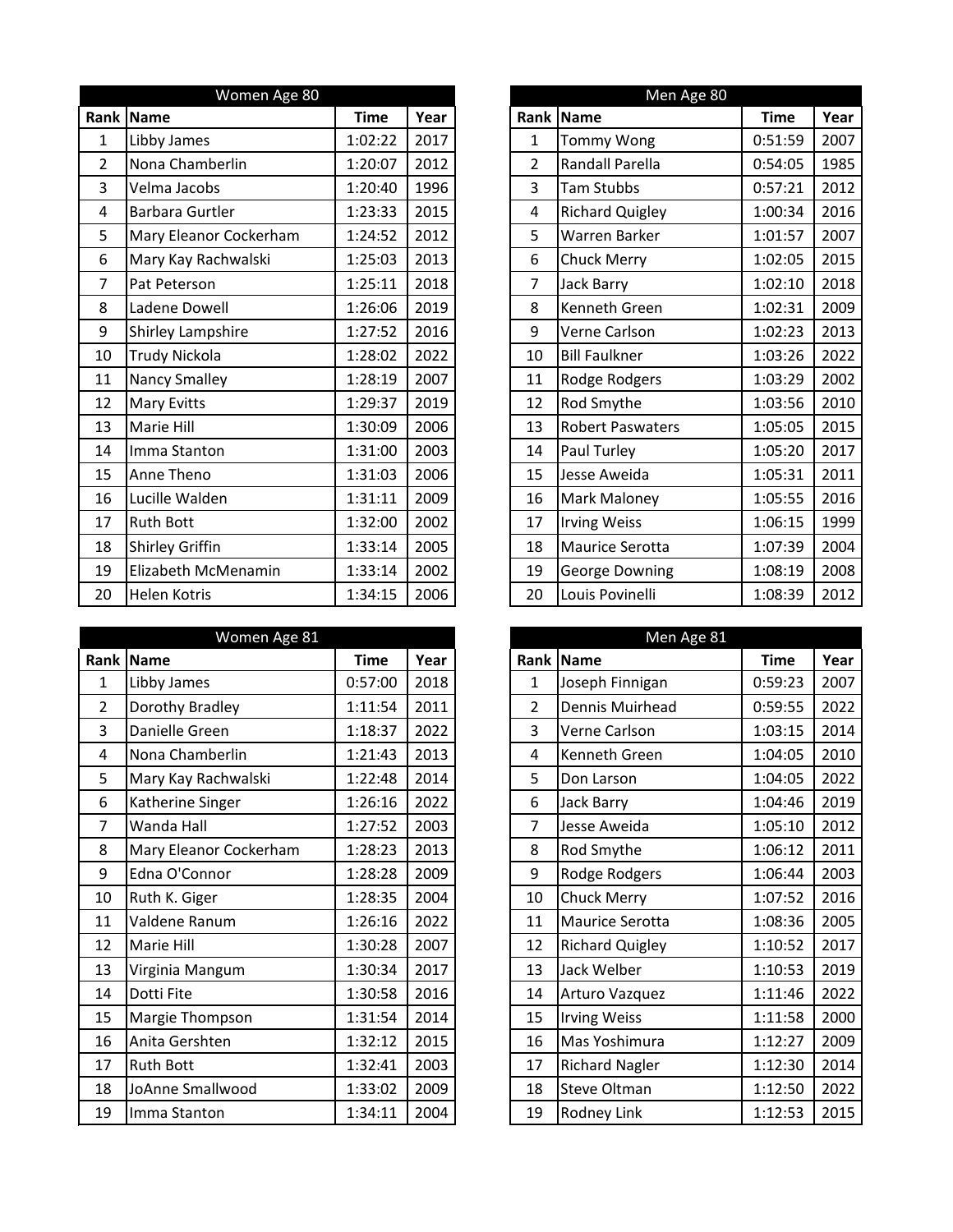| 20<br>2019<br>20<br>-- --<br>In.<br>-ranks<br>TMvrna<br>. Halev<br>ikav<br>1.JJ.JJ<br>__ | 2016<br>$\sim$ $\sim$ |
|------------------------------------------------------------------------------------------|-----------------------|
|------------------------------------------------------------------------------------------|-----------------------|

|                | Women Age 82           |             |      |  |                | Men Age 82              |             |      |  |
|----------------|------------------------|-------------|------|--|----------------|-------------------------|-------------|------|--|
|                | Rank Name              | <b>Time</b> | Year |  | Rank           | <b>Name</b>             | <b>Time</b> | Year |  |
| $\mathbf{1}$   | Libby James            | 0:58:41     | 2019 |  | $\mathbf{1}$   | Warren Barker           | 1:02:17     | 2009 |  |
| $\overline{2}$ | Constance Ahrsbrak     | 1:11:49     | 2022 |  | $\overline{2}$ | Kenneth Green           | 1:04:04     | 2011 |  |
| 3              | Dorothy Bradley        | 1:14:11     | 2012 |  | 3              | <b>Richard Quigley</b>  | 1:04:39     | 2018 |  |
| 4              | Mary Kay Rachwalski    | 1:24:52     | 2015 |  | 4              | Mike Fenerty            | 1:04:47     | 2014 |  |
| 5              | Edna O'Connor          | 1:28:01     | 2010 |  | 5              | Don Kinney              | 1:07:14     | 2022 |  |
| 6              | Marie Hill             | 1:29:43     | 2008 |  | 6              | Rod Smythe              | 1:07:18     | 2012 |  |
| $\overline{7}$ | Gloria Siekmeier       | 1:31:58     | 2015 |  | $\overline{7}$ | Rodge Rodgers           | 1:07:19     | 2004 |  |
| 8              | <b>Alice Lewis</b>     | 1:32:03     | 2015 |  | 8              | Jesse Aweida            | 1:07:59     | 2013 |  |
| 9              | <b>Barb Gurtler</b>    | 1:32:20     | 2017 |  | 9              | <b>Robert Paswaters</b> | 1:09:14     | 2017 |  |
| 10             | Wilma Hazzard          | 1:33:15     | 1995 |  | 10             | George Downing          | 1:13:17     | 2010 |  |
| 11             | <b>Shirley Griffin</b> | 1:33:18     | 2007 |  | 11             | <b>Richard Nagler</b>   | 1:13:29     | 2015 |  |
| 12             | Sally Lazar            | 1:33:49     | 2008 |  | 12             | Mas Yoshimura           | 1:13:32     | 2010 |  |
| 13             | <b>Ruth Bott</b>       | 1:33:53     | 2004 |  | 13             | <b>Chuck Merry</b>      | 1:13:45     | 2017 |  |
| 14             | Helen Kotris           | 1:34:37     | 2008 |  | 14             | <b>Irving Weiss</b>     | 1:13:47     | 2001 |  |
| 15             | Irma Galusha           | 1:35:25     | 2007 |  | 15             | Don Macy                | 1:15:01     | 2022 |  |
| 16             | Margie Thompson        | 1:35:29     | 2015 |  | 16             | Parker Calkin           | 1:16:16     | 2015 |  |
| 17             | Sandi Saltzman         | 1:35:29     | 2019 |  | 17             | Rudy Fahl               | 1:16:40     | 1980 |  |
| 18             | Marie K. McCormick     | 1:35:59     | 2001 |  | 18             | Ray Franks              | 1:16:40     | 2017 |  |
| 19             | <b>Beatrice Hill</b>   | 1:36:16     | 2012 |  | 19             | Paul Pixler             | 1:17:31     | 2003 |  |
| 20             | Josephine Elms         | 1:36:31     | 2004 |  | 20             | <b>Charles King</b>     | 1:17:59     | 2004 |  |

|                | Women Age 83           |             |      |
|----------------|------------------------|-------------|------|
|                | Rank Name              | <b>Time</b> | Year |
| $\mathbf 1$    | Dorothy Bradley        | 1:16:44     | 2013 |
| $\overline{2}$ | Nona Chamberlin        | 1:26:29     | 2015 |
| 3              | Mary Eleanor Cockerham | 1:29:02     | 2015 |
| 4              | <b>Alice Lewis</b>     | 1:31:08     | 2016 |
| 5              | Mary Kay Rachwalski    | 1:33:40     | 2016 |
| 6              | Mae Evelyn Christopher | 1:34:35     | 2005 |
| 7              | <b>Ruth Bott</b>       | 1:34:45     | 2005 |
| 8              | Gloria Siekmeier       | 1:35:54     | 2016 |
| 9              | Margie Thompson        | 1:36:15     | 2016 |
| 10             | Margery Walker         | 1:36:25     | 2009 |
| 11             | <b>Barbara Gurtler</b> | 1:36:58     | 2018 |
| 12             | Josephine Elms         | 1:37:05     | 2005 |
| 13             | Shirley Griffin        | 1:37:33     | 2008 |
| 14             | Margo Fleming          | 1:39:20     | 2001 |
| 15             | Anita Gershten         | 1:39:38     | 2017 |
| 16             | Janice Daigh           | 1:40:05     | 2009 |
| 17             | Helen Kotris           | 1:40:10     | 2009 |
| 18             | Marjorie Grant         | 1:41:30     | 2015 |

|  | 20 Ray Franks | $1:13:07$   2016 |  |
|--|---------------|------------------|--|
|--|---------------|------------------|--|

|                | Men Age 82              |             |      |
|----------------|-------------------------|-------------|------|
| Rank           | <b>Name</b>             | <b>Time</b> | Year |
| 1              | Warren Barker           | 1:02:17     | 2009 |
| $\overline{2}$ | Kenneth Green           | 1:04:04     | 2011 |
| 3              | <b>Richard Quigley</b>  | 1:04:39     | 2018 |
| 4              | Mike Fenerty            | 1:04:47     | 2014 |
| 5              | Don Kinney              | 1:07:14     | 2022 |
| 6              | Rod Smythe              | 1:07:18     | 2012 |
| 7              | Rodge Rodgers           | 1:07:19     | 2004 |
| 8              | Jesse Aweida            | 1:07:59     | 2013 |
| 9              | <b>Robert Paswaters</b> | 1:09:14     | 2017 |
| 10             | <b>George Downing</b>   | 1:13:17     | 2010 |
| 11             | <b>Richard Nagler</b>   | 1:13:29     | 2015 |
| 12             | Mas Yoshimura           | 1:13:32     | 2010 |
| 13             | <b>Chuck Merry</b>      | 1:13:45     | 2017 |
| 14             | <b>Irving Weiss</b>     | 1:13:47     | 2001 |
| 15             | Don Macy                | 1:15:01     | 2022 |
| 16             | Parker Calkin           | 1:16:16     | 2015 |
| 17             | <b>Rudy Fahl</b>        | 1:16:40     | 1980 |
| 18             | Ray Franks              | 1:16:40     | 2017 |
| 19             | <b>Paul Pixler</b>      | 1:17:31     | 2003 |
| 20             | <b>Charles King</b>     | 1:17:59     | 2004 |

|                | Men Age 83              |             |      |  |  |  |  |  |
|----------------|-------------------------|-------------|------|--|--|--|--|--|
| Rank           | <b>Name</b>             | <b>Time</b> | Year |  |  |  |  |  |
| $\mathbf{1}$   | Mike Fenerty            | 1:05:04     | 2015 |  |  |  |  |  |
| $\overline{2}$ | Warren Barker           | 1:05:32     | 2010 |  |  |  |  |  |
| 3              | <b>Richard Quigley</b>  | 1:06:31     | 2019 |  |  |  |  |  |
| 4              | Jesse Aweida            | 1:06:45     | 2014 |  |  |  |  |  |
| 5              | Kenneth Green           | 1:07:13     | 2012 |  |  |  |  |  |
| 6              | Mark Maloney            | 1:07:43     | 2019 |  |  |  |  |  |
| 7              | Thomas Higgins Jr.      | 1:12:57     | 2015 |  |  |  |  |  |
| 8              | <b>Robert Paswaters</b> | 1:14:16     | 2018 |  |  |  |  |  |
| 9              | Rudy Fahl               | 1:15:00     | 1981 |  |  |  |  |  |
| 10             | Ray Schramm             | 1:15:30     | 2010 |  |  |  |  |  |
| 11             | Rodge Rodgers           | 1:15:43     | 2005 |  |  |  |  |  |
| 12             | Rod Smythe              | 1:15:58     | 2013 |  |  |  |  |  |
| 13             | Harlan Heninger         | 1:17:43     | 2019 |  |  |  |  |  |
| 14             | <b>Richard Nagler</b>   | 1:17:56     | 2016 |  |  |  |  |  |
| 15             | Robert McKeague         | 1:18:37     | 2008 |  |  |  |  |  |
| 16             | Michael Semanske        | 1:18:38     | 2019 |  |  |  |  |  |
| 17             | <b>Charles King</b>     | 1:18:44     | 2005 |  |  |  |  |  |
| 18             | <b>Irving Weiss</b>     | 1:20:07     | 2002 |  |  |  |  |  |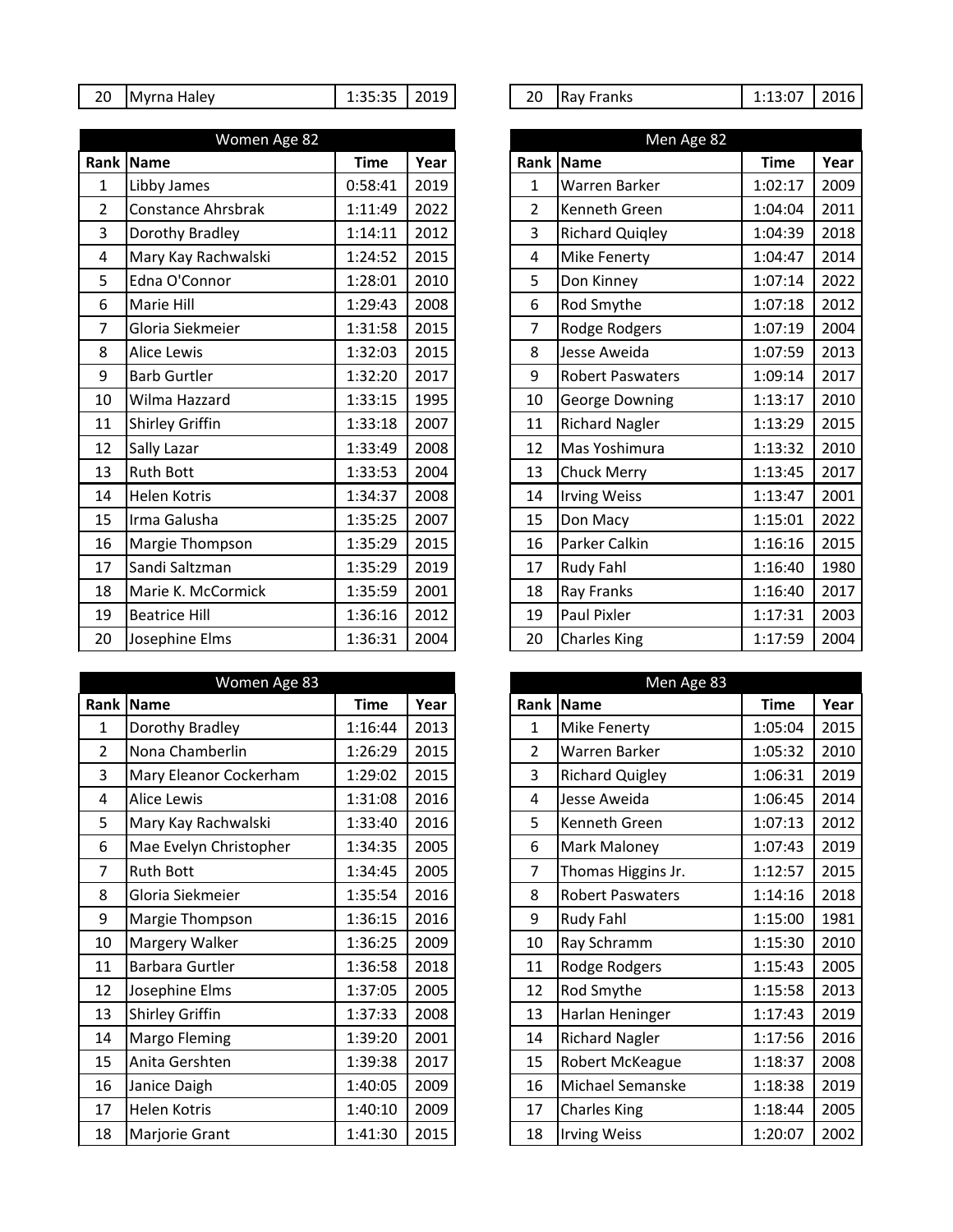| 19 | Felice Dillard | 1:43:02 | 2022 | 19 | <b>Walter Slack</b> | 1:20:13 | 2008 |
|----|----------------|---------|------|----|---------------------|---------|------|
| 20 | Beatrice Hill  | 1:43:15 | 2013 | 20 | George Downing      | 1:20:18 | 2011 |

|                | Women Age 84           |             |      |                | Men Age 84              |             |      |
|----------------|------------------------|-------------|------|----------------|-------------------------|-------------|------|
|                | Rank Name              | <b>Time</b> | Year |                | Rank Name               | <b>Time</b> | Year |
| $\mathbf 1$    | Dorothy Bradley        | 1:15:39     | 2014 | $\mathbf{1}$   | <b>John Ness</b>        | 1:03:01     | 2007 |
| $\overline{2}$ | <b>Alice Lewis</b>     | 1:29:32     | 2017 | $\overline{2}$ | <b>Mike Fenerty</b>     | 1:05:24     | 2016 |
| 3              | Saralu Garland         | 1:31:21     | 2018 | 3              | Jesse Aweida            | 1:06:51     | 2015 |
| 4              | Velma Jacobs           | 1:34:55     | 2000 | 4              | Warren Barker           | 1:08:37     | 2011 |
| 5              | <b>Ruth Bott</b>       | 1:37:12     | 2006 | 5              | Michael Safer           | 1:10:50     | 2009 |
| 6              | Jo Kiesecker           | 1:38:17     | 2008 | 6              | Kenneth Green           | 1:10:57     | 2013 |
| 7              | Shirley Griffin        | 1:38:21     | 2009 | $\overline{7}$ | Deke Ela                | 1:14:01     | 1999 |
| 8              | Ann Moore              | 1:39:22     | 2008 | 8              | <b>Robert Paswaters</b> | 1:14:31     | 2019 |
| 9              | Josephine Elms         | 1:39:30     | 2006 | 9              | Rudy Fahl               | 1:14:48     | 1982 |
| 10             | Dotti Fite             | 1:39:41     | 2019 | 10             | Thomas Higgins, Jr.     | 1:15:42     | 2016 |
| 11             | Marjorie Grant         | 1:40:46     | 2016 | 11             | Verne Carlson           | 1:18:40     | 2017 |
| 12             | Helen Kotris           | 1:41:24     | 2010 | 12             | Mas Yoshimura           | 1:18:59     | 2012 |
| 13             | Anita Gershten         | 1:41:19     | 2018 | 13             | LeRoy Bengston          | 1:19:30     | 2022 |
| 14             | Dorothy Read           | 1:43:37     | 2010 | 14             | <b>Fred Pruett</b>      | 1:21:07     | 2002 |
| 15             | <b>Barbara Gurtler</b> | 1:44:34     | 2019 | 15             | Currie Harlacker        | 1:21:58     | 2011 |
| 16             | MaryEleanor Cockerham  | 1:45:45     | 2016 | 16             | <b>Charles King</b>     | 1:22:00     | 2006 |
| 17             | <b>Arlene Blewitt</b>  | 1:47:31     | 2022 | 17             | <b>Robert Rodez</b>     | 1:22:20     | 2016 |
| 18             | Muriel Kahn            | 1:48:21     | 2004 | 18             | William Ela             | 1:23:30     | 2007 |
| 19             | <b>Bea Hill</b>        | 1:48:43     | 2014 | 19             | Donald Rogers           | 1:23:40     | 2013 |
| 20             | <b>Mary Kirsling</b>   | 1:50:38     | 2007 | 20             | <b>Thomas Warders</b>   | 1:24:17     | 2013 |

|    | Women Age 85           |             |      |
|----|------------------------|-------------|------|
|    | <b>Rank Name</b>       | <b>Time</b> | Year |
| 1  | <b>Alice Lewis</b>     | 1:36:22     | 2002 |
| 2  | Jane Gilmore           | 1:36:22     | 2002 |
| 3  | Josephine Elms         | 1:38:15     | 2007 |
| 4  | <b>Shirley Griffin</b> | 1:39:00     | 2010 |
| 5  | Alta Brock             | 1:40:43     | 2012 |
| 6  | <b>Ruth Bott</b>       | 1:41:17     | 2007 |
| 7  | <b>Betty Reinecke</b>  | 1:41:26     | 2022 |
| 8  | Louise Lindsey         | 1:42:33     | 2010 |
| 9  | Helen Kotris           | 1:43:53     | 2011 |
| 10 | <b>Mary Kirsling</b>   | 1:45:25     | 2008 |
| 11 | Joanne Gravelle        | 1:45:34     | 2019 |
| 12 | <b>Beatrice Hill</b>   | 1:45:59     | 2015 |
| 13 | Glorie Sickmeier       | 1:46:02     | 2018 |
| 14 | <b>Betty Payte</b>     | 1:46:29     | 2016 |
| 15 | <b>Marion Downs</b>    | 1:47:56     | 1999 |
| 16 | Marueen Thibault       | 1:48:59     | 2012 |
| 17 | Edna Gallagher         | 1:49:36     | 2003 |

|    | 19 Walter Slack | $1:20:13$   2008 |  |
|----|-----------------|------------------|--|
| 20 | George Downing  | $1:20:18$   2011 |  |

| Rank I         | <b>Name</b>             | <b>Time</b> | Year |
|----------------|-------------------------|-------------|------|
| $\overline{1}$ | <b>John Ness</b>        | 1:03:01     | 2007 |
| $\overline{2}$ | Mike Fenerty            | 1:05:24     | 2016 |
| 3              | Jesse Aweida            | 1:06:51     | 2015 |
| 4              | Warren Barker           | 1:08:37     | 2011 |
| 5              | Michael Safer           | 1:10:50     | 2009 |
| 6              | Kenneth Green           | 1:10:57     | 2013 |
| 7              | Deke Ela                | 1:14:01     | 1999 |
| 8              | <b>Robert Paswaters</b> | 1:14:31     | 2019 |
| 9              | <b>Rudy Fahl</b>        | 1:14:48     | 1982 |
| 10             | Thomas Higgins, Jr.     | 1:15:42     | 2016 |
| 11             | Verne Carlson           | 1:18:40     | 2017 |
| 12             | Mas Yoshimura           | 1:18:59     | 2012 |
| 13             | LeRoy Bengston          | 1:19:30     | 2022 |
| 14             | <b>Fred Pruett</b>      | 1:21:07     | 2002 |
| 15             | Currie Harlacker        | 1:21:58     | 2011 |
| 16             | <b>Charles King</b>     | 1:22:00     | 2006 |
| 17             | Robert Rodez            | 1:22:20     | 2016 |
| 18             | <b>William Ela</b>      | 1:23:30     | 2007 |
| 19             | Donald Rogers           | 1:23:40     | 2013 |
| 20             | <b>Thomas Warders</b>   | 1:24:17     | 2013 |

|                | Men Age 85          |             |      |
|----------------|---------------------|-------------|------|
| Rank           | <b>Name</b>         | <b>Time</b> | Year |
| 1              | Jessie Aweida       | 1:09:05     | 2016 |
| $\overline{2}$ | Warren Barker       | 1:12:39     | 2012 |
| 3              | Kenneth Green       | 1:15:50     | 2014 |
| 4              | Thomas Warder       | 1:18:22     | 2014 |
| 5              | Rodge Rodgers       | 1:18:27     | 2007 |
| 6              | Mas Yoshimura       | 1:19:15     | 2013 |
| 7              | Ray Schramm         | 1:22:09     | 2012 |
| 8              | Roger Frenette      | 1:23:23     | 2022 |
| 9              | Thomas Higgins Jr.  | 1:24:14     | 2017 |
| 10             | <b>Fred Pruett</b>  | 1:25:53     | 2003 |
| 11             | <b>Charles King</b> | 1:26:01     | 2007 |
| 12             | D.K. Ela            | 1:27:16     | 2000 |
| 13             | Rod Smythe          | 1:28:41     | 2015 |
| 14             | Don Hayes           | 1:29:07     | 2017 |
| 15             | Robert Fry          | 1:31:14     | 2009 |
| 16             | George Holsten      | 1:32:43     | 1995 |
| 17             | <b>Irving Weiss</b> | 1:33:13     | 2004 |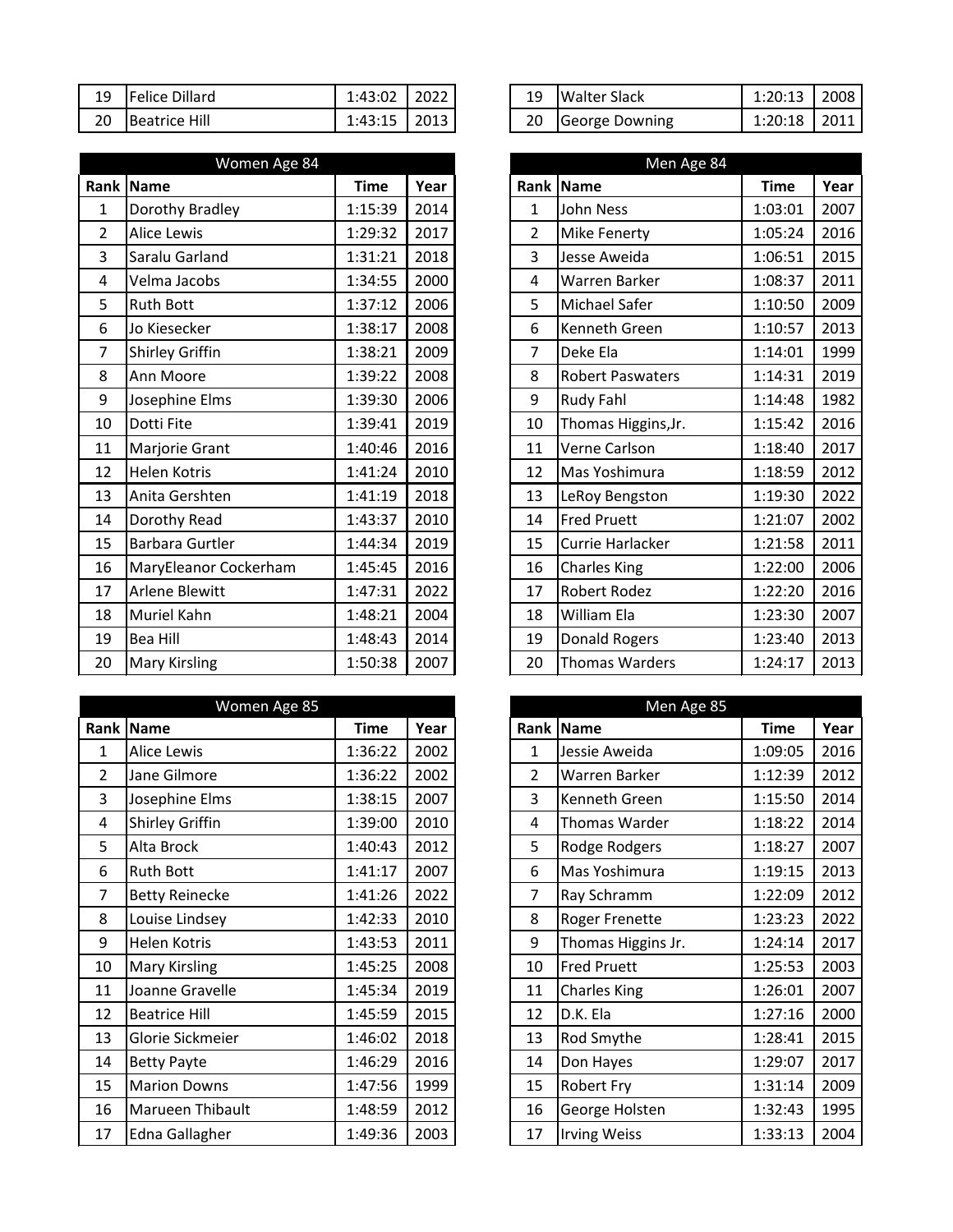| 18 | Mary Kay Rachwalski | 1:52:38 | 2018 | 18 | <b>Clarence Osborn</b> | 1:33:22 | 2003 |
|----|---------------------|---------|------|----|------------------------|---------|------|
| 19 | Lucille Roehrkasse  | 1:52:46 | 2017 | 19 | Donald Rogers          | 1:34:21 | 2019 |
| 20 | Verda McConnell     | 1:53:30 | 2001 | 20 | Marty Miles            | 1:34:22 | 2019 |

|                         | Women Age 86            |             |      |                | Men Age 86             |             |      |
|-------------------------|-------------------------|-------------|------|----------------|------------------------|-------------|------|
|                         | Rank   Name             | <b>Time</b> | Year |                | Rank Name              | <b>Time</b> | Year |
| $\mathbf{1}$            | <b>Audrey MacDonald</b> | 1:28:48     | 2015 | 1              | <b>Richard Quigley</b> | 1:17:42     | 2022 |
| $\overline{2}$          | Janice Daigh            | 1:32:42     | 2012 | $\overline{2}$ | Jesse Aweida           | 1:20:38     | 2017 |
| 3                       | Janet Grenda            | 1:40:24     | 2012 | 3              | Thomas Higgins Jr.     | 1:22:33     | 2018 |
| $\overline{\mathbf{4}}$ | Shirley Griffin         | 1:41:27     | 2011 | 4              | Michael Semanske       | 1:23:23     | 2022 |
| 5                       | Gloria Siekmeier        | 1:43:14     | 2019 | 5              | Kenneth Green          | 1:24:02     | 2015 |
| 6                       | <b>Ruth Bott</b>        | 1:44:57     | 2008 | 6              | Ray Schramm            | 1:25:45     | 2013 |
| 7                       | <b>Betty Payte</b>      | 1:46:20     | 2017 | $\overline{7}$ | <b>Charles King</b>    | 1:26:09     | 2008 |
| 8                       | Mary Cockerham          | 1:49:13     | 2018 | 8              | Warren Barker          | 1:27:39     | 2013 |
| 9                       | <b>Helen Cummings</b>   | 1:49:58     | 2001 | 9              | George Downing         | 1:28:34     | 2014 |
| 10                      | Dorothy Read            | 1:51:41     | 2012 | 10             | Rod Smythe             | 1:29:15     | 2016 |
| 11                      | Mary Kirsling           | 1:52:22     | 2009 | 11             | Gary Wright            | 1:30:16     | 2013 |
| 12                      | Helen Kotris            | 1:53:11     | 2012 | 12             | <b>Fred Pruett</b>     | 1:31:17     | 2004 |
| 13                      | Louise Lindsey          | 1:53:24     | 2011 | 13             | Edwin Steinbrecher     | 1:31:35     | 2022 |
| 14                      | Mary Rachwalski         | 1:56:12     | 2019 | 14             | <b>Robert Rodez</b>    | 1:31:41     | 2018 |
| 15                      | Maureen Thibault        | 1:59:14     | 2013 | 15             | <b>Bill Ela</b>        | 1:32:06     | 2009 |
| 16                      | Verda McConnell         | 1:59:29     | 2002 | 16             | Currie Harlacker       | 1:34:13     | 2013 |
| 17                      | <b>Marion Downs</b>     | 2:00:48     | 2000 | 17             | Don Hayes              | 1:38:42     | 2018 |
| 18                      | Maggie Lamitie          | 2:03:57     | 2014 | 18             | Harold Payte           | 1:39:34     | 2016 |
| 19                      | <b>Betty Payte</b>      | 2:03:35     | 2018 | 19             | <b>Irving Weiss</b>    | 1:40:30     | 2005 |
| 20                      | Jeanne Smiley           | 2:05:57     | 2013 | 20             | Glenn Shaw             | 1:41:18     | 2013 |

|           | Women Age 87            |             |      |
|-----------|-------------------------|-------------|------|
| Rank Name |                         | <b>Time</b> | Year |
| 1         | <b>Audrey MacDonald</b> | 1:32:19     | 2016 |
| 2         | Nona Chambrlin          | 1:41:20     | 2019 |
| 3         | <b>Shirley Griffen</b>  | 1:43:20     | 2012 |
| 4         | Janet Grenda            | 1:43:37     | 2013 |
| 5         | Josephine Elms          | 1:44:56     | 2009 |
| 6         | <b>Mary Kirsling</b>    | 1:53:24     | 2010 |
| 7         | Dani Martinez           | 1:54:58     | 2013 |
| 8         | Ann Luce                | 1:55:31     | 2012 |
| 9         | Verda McConnell         | 1:56:57     | 2003 |
| 10        | <b>Helen Kotris</b>     | 1:57:53     | 2013 |
| 11        | Mary Eleanor Cockerham  | 1:59:05     | 2019 |
| 12        | Zetta Feder             | 1:59:55     | 2014 |
| 13        | Eleanor L Hoffman       | 2:03:17     | 2005 |
| 14        | Maureen Thibault        | 2:08:11     | 2014 |
| 15        | <b>Betty Payte</b>      | 2:08:30     | 2019 |
| 16        | Geraldine Young         | 2:13:07     | 2010 |

| 18 | Clarence Osborn    | $1:33:22$   2003 |  |
|----|--------------------|------------------|--|
| 19 | Donald Rogers      | $1:34:21$   2019 |  |
| 20 | <b>Marty Miles</b> | $1:34:22$   2019 |  |

|                | Men Age 86              |             |      |
|----------------|-------------------------|-------------|------|
| Rank           | <b>Name</b>             | <b>Time</b> | Year |
| $\mathbf{1}$   | <b>Richard Quigley</b>  | 1:17:42     | 2022 |
| $\overline{2}$ | Jesse Aweida            | 1:20:38     | 2017 |
| 3              | Thomas Higgins Jr.      | 1:22:33     | 2018 |
| 4              | <b>Michael Semanske</b> | 1:23:23     | 2022 |
| 5              | Kenneth Green           | 1:24:02     | 2015 |
| 6              | Ray Schramm             | 1:25:45     | 2013 |
| $\overline{7}$ | <b>Charles King</b>     | 1:26:09     | 2008 |
| 8              | Warren Barker           | 1:27:39     | 2013 |
| 9              | <b>George Downing</b>   | 1:28:34     | 2014 |
| 10             | Rod Smythe              | 1:29:15     | 2016 |
| 11             | Gary Wright             | 1:30:16     | 2013 |
| 12             | <b>Fred Pruett</b>      | 1:31:17     | 2004 |
| 13             | Edwin Steinbrecher      | 1:31:35     | 2022 |
| 14             | <b>Robert Rodez</b>     | 1:31:41     | 2018 |
| 15             | <b>Bill Ela</b>         | 1:32:06     | 2009 |
| 16             | Currie Harlacker        | 1:34:13     | 2013 |
| 17             | Don Hayes               | 1:38:42     | 2018 |
| 18             | Harold Payte            | 1:39:34     | 2016 |
| 19             | <b>Irving Weiss</b>     | 1:40:30     | 2005 |
| 20             | Glenn Shaw              | 1:41:18     | 2013 |

|                | Men Age 87             |             |      |
|----------------|------------------------|-------------|------|
| Rank           | <b>Name</b>            | <b>Time</b> | Year |
| 1              | Jesse Aweida           | 1:17:21     | 2018 |
| $\overline{2}$ | <b>George Downing</b>  | 1:20:02     | 2015 |
| 3              | Ray Schramm            | 1:23:08     | 2014 |
| 4              | Leo Melzer             | 1:26:13     | 2003 |
| 5              | Walter Johnson         | 1:26:51     | 2000 |
| 6              | Warren Barker          | 1:29:46     | 2014 |
| 7              | Dennett K Ela          | 1:31:06     | 2002 |
| 8              | <b>Tom Higgins</b>     | 1:33:26     | 2019 |
| 9              | Rod Smythe             | 1:34:47     | 2017 |
| 10             | <b>Clarence Osborn</b> | 1:35:16     | 2005 |
| 11             | Robert Rodez           | 1:35:16     | 2019 |
| 12             | <b>Charles King</b>    | 1:36:51     | 2009 |
| 13             | <b>Paul Chamberlin</b> | 1:38:55     | 2019 |
| 14             | James Cornette         | 1:39:06     | 2022 |
| 15             | <b>Fred Pruett</b>     | 1:39:57     | 2005 |
| 16             | Currie Harlacker       | 1:41:32     | 2014 |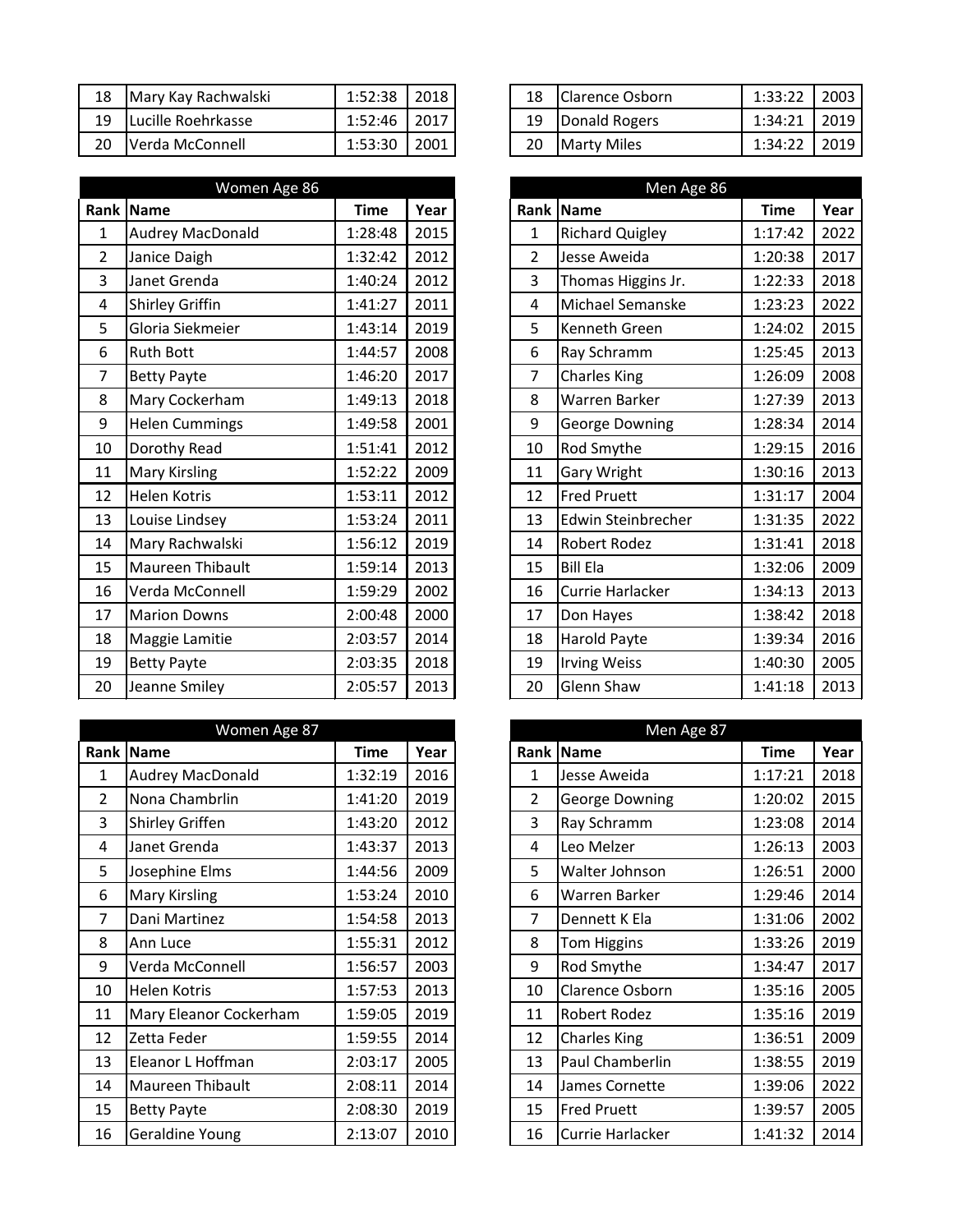| 17 | Margie Musgrave  | 2:13:54 | 2022 | 17 | William Ela  | 1:42:29 | 2010 |
|----|------------------|---------|------|----|--------------|---------|------|
| 18 | Margaret Lamitie | 2:17:45 | 2015 | 18 | Dick Gardner | 1:42:42 | 2015 |
| 19 | Marjorie Eddy    | 2:19:35 | 2018 | 19 | Don Hayes    | 1:43:13 | 2019 |
| 20 | Maria Aweida     | 2:34:12 | 2022 | 20 | John Simon   | 1:44:58 | 2007 |

|                         | Women Age 88            |             |      |
|-------------------------|-------------------------|-------------|------|
|                         | Rank Name               | <b>Time</b> | Year |
|                         | <b>Audrey MacDonald</b> | 1:42:52     | 2017 |
|                         | Shirley Griffin         | 1:46:19     | 2013 |
| 3                       | Janet Grenda            | 1:51:36     | 2014 |
| $\overline{\mathbf{4}}$ | Gerry Young             | 1:58:55     | 2011 |
| 5                       | Mary Kirsling           | 1:59:48     | 2011 |
| 6                       | Dorothy Read            | 2:05:37     | 2014 |
| 7                       | <b>Frances Dwight</b>   | 2:17:21     | 1996 |
| 8                       | <b>Bethel Mohseni</b>   | 2:21:51     | 2022 |
| 9                       | Eleanor Hoffman         | 2:22:29     | 2006 |
| 10                      |                         |             |      |
| 11                      |                         |             |      |
| 12                      |                         |             |      |
| 13                      |                         |             |      |
| 14                      |                         |             |      |
| 15                      |                         |             |      |
| 16                      |                         |             |      |
| 17                      |                         |             |      |
| 18                      |                         |             |      |
| 19                      |                         |             |      |
| 20                      |                         |             |      |

|                | Women Age 89            |         |      |                | Men Age 89              |             |  |
|----------------|-------------------------|---------|------|----------------|-------------------------|-------------|--|
| Rank           | Name                    | Time    | Year |                | Rank Name               | <b>Time</b> |  |
| 1              | Mary Kay Rachwalski     | 1:41:56 | 2022 | 1              | Ray Schramm             | 1:21:02     |  |
| $\overline{2}$ | Janet Grenda            | 1:47:32 | 2015 | $\overline{2}$ | George Downing          | 1:37:23     |  |
| 3              | Lillian Schilling       | 1:57:17 | 2012 | 3              | <b>Charles King</b>     | 1:43:02     |  |
| 4              | Louise Sferlas          | 1:59:44 | 1996 | 4              | William Royal           | 1:49:11     |  |
| 5              | <b>Audrey MacDonald</b> | 2:03:37 | 2018 | 5              | <b>Bud Cox</b>          | 1:49:59     |  |
| 6              | <b>Shirley Griffin</b>  | 2:05:04 | 2014 | 6              | <b>Stanley Chlipala</b> | 1:53:22     |  |
| 7              | Jeanne Smiley           | 2:21:01 | 2016 | 7              | Dennett Ela             | 1:53:28     |  |
| 8              | Joanna Smallwood        | 2:22:17 | 2017 | 8              | Warren Barker           | 1:53:47     |  |
| 9              |                         |         |      | 9              | William Clary           | 1:54:56     |  |
| 10             |                         |         |      | 10             | <b>Harold Payte</b>     | 1:55:42     |  |
| 11             |                         |         |      | 11             | Yoshio Takemoto         | 1:58:22     |  |
| 12             |                         |         |      | 12             | Rod Symthe              | 1:59:27     |  |
| 13             |                         |         |      | 13             | <b>Bud Aubin</b>        | 2:01:39     |  |
| 14             |                         |         |      | 14             | Ray Lindsey             | 2:02:38     |  |
| 15             |                         |         |      | 15             | Donald Knight           | 2:08:32     |  |

|    | 17 William Ela          | $1:42:29$   2010 |  |
|----|-------------------------|------------------|--|
|    | 18 <b>IDick Gardner</b> | $1:42:42$   2015 |  |
| 19 | Don Hayes               | $1:43:13$   2019 |  |
| 20 | John Simon              | 1:44:58 2007     |  |

|                  | Women Age 88            |             |      |                | Men Age 88            |             |      |
|------------------|-------------------------|-------------|------|----------------|-----------------------|-------------|------|
|                  | ank  Name               | <b>Time</b> | Year |                | Rank Name             | <b>Time</b> | Year |
| $\mathbf{1}$     | <b>Audrey MacDonald</b> | 1:42:52     | 2017 | $\mathbf{1}$   | Jesse Aweida          | 1:17:30     | 2019 |
| $\overline{2}$   | <b>Shirley Griffin</b>  | 1:46:19     | 2013 | $\overline{2}$ | Ray Schramm           | 1:22:55     | 2015 |
| $\overline{3}$   | Janet Grenda            | 1:51:36     | 2014 | $\overline{3}$ | George Downing        | 1:29:39     | 2016 |
| $\overline{4}$   | <b>Gerry Young</b>      | 1:58:55     | 2011 | 4              | John Simon            | 1:31:59     | 2008 |
| 5                | <b>Mary Kirsling</b>    | 1:59:48     | 2011 | 5              | Clarence Osborn       | 1:33:00     | 2006 |
| $\boldsymbol{6}$ | Dorothy Read            | 2:05:37     | 2014 | 6              | <b>Charles King</b>   | 1:39:45     | 2010 |
| $\overline{7}$   | <b>Frances Dwight</b>   | 2:17:21     | 1996 | $\overline{7}$ | <b>Gerhard Langer</b> | 1:40:58     | 2012 |
| 8                | <b>Bethel Mohseni</b>   | 2:21:51     | 2022 | 8              | <b>Thomas Corbin</b>  | 1:42:21     | 2018 |
| $\boldsymbol{9}$ | Eleanor Hoffman         | 2:22:29     | 2006 | 9              | Warren Barker         | 1:43:36     | 2015 |
| 10               |                         |             |      | 10             | Harold Payte          | 1:43:48     | 2018 |
| 11               |                         |             |      | 11             | Rod Smythe            | 1:43:49     | 2018 |
| 12               |                         |             |      | 12             | Currie Harlacker      | 1:46:54     | 2015 |
| 13               |                         |             |      | 13             | William Ela           | 1:47:48     | 2011 |
| 14               |                         |             |      | 14             | William Royal         | 1:50:45     | 1994 |
| 15               |                         |             |      | 15             | Dennett Ela           | 1:51:58     | 2003 |
| 16               |                         |             |      | 16             | <b>Bud Cox</b>        | 1:53:00     | 1999 |
| 17               |                         |             |      | 17             | <b>Irving Weiss</b>   | 1:55:22     | 2007 |
| 18               |                         |             |      | 18             | <b>Bud Rubin</b>      | 1:59:31     | 2011 |
| 19               |                         |             |      | 19             | <b>Emil Demarche</b>  | 2:02:40     | 1990 |
| 20               |                         |             |      | 20             | Thomas Pedersen       | 2:02:40     | 1990 |

|                | Men Age 89              |             |      |
|----------------|-------------------------|-------------|------|
| Rank           | <b>Name</b>             | <b>Time</b> | Year |
| 1              | Ray Schramm             | 1:21:02     | 2016 |
| $\overline{2}$ | <b>George Downing</b>   | 1:37:23     | 2017 |
| 3              | <b>Charles King</b>     | 1:43:02     | 2011 |
| 4              | William Royal           | 1:49:11     | 1995 |
| 5              | <b>Bud Cox</b>          | 1:49:59     | 2000 |
| 6              | <b>Stanley Chlipala</b> | 1:53:22     | 2011 |
| 7              | Dennett Ela             | 1:53:28     | 2004 |
| 8              | Warren Barker           | 1:53:47     | 2016 |
| 9              | William Clary           | 1:54:56     | 1985 |
| 10             | Harold Payte            | 1:55:42     | 2019 |
| 11             | Yoshio Takemoto         | 1:58:22     | 2010 |
| 12             | Rod Symthe              | 1:59:27     | 2019 |
| 13             | <b>Bud Aubin</b>        | 2:01:39     | 2012 |
| 14             | Ray Lindsey             | 2:02:38     | 2011 |
| 15             | Donald Knight           | 2:08:32     | 2002 |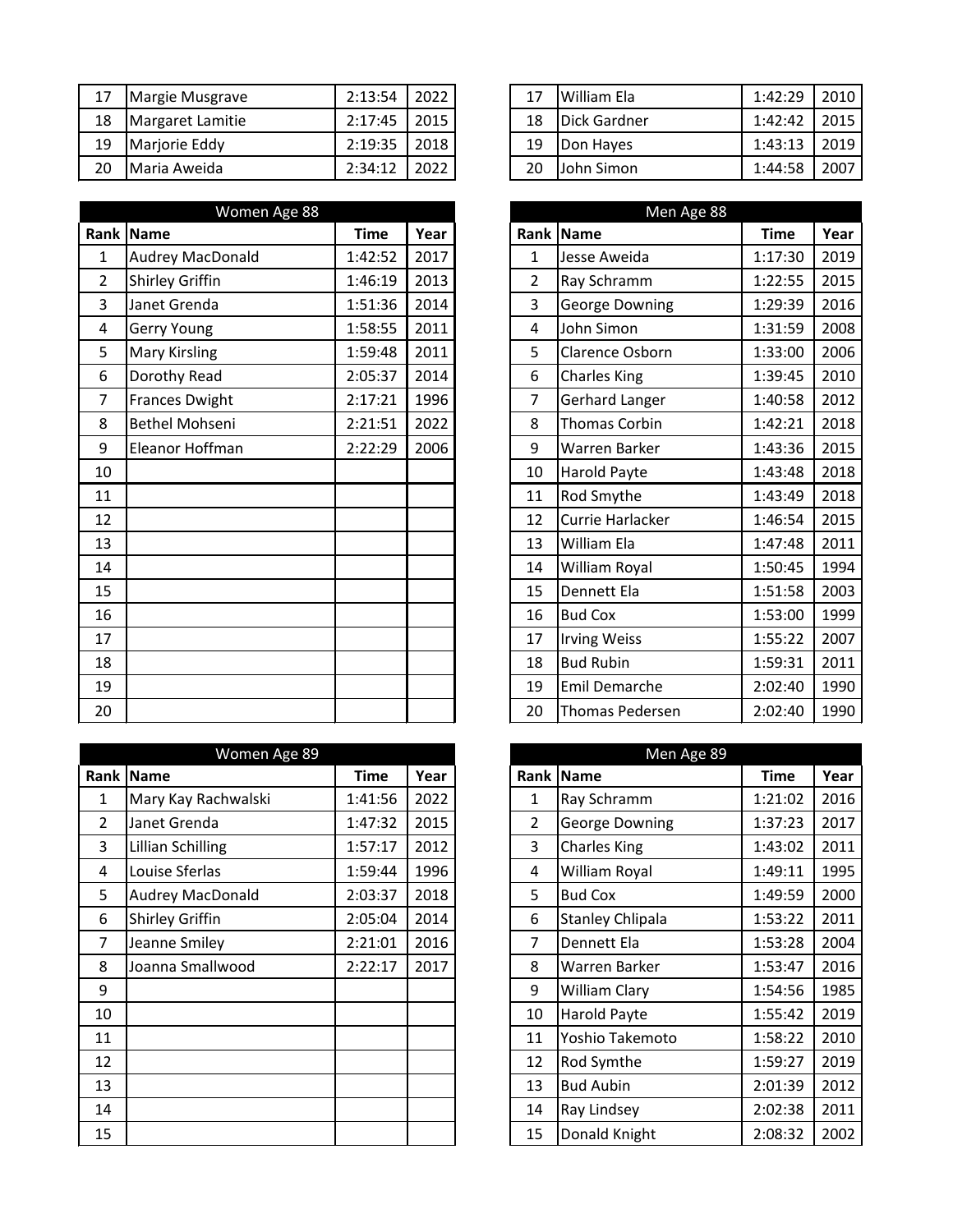| 16 |  |  | 16 | Chauncey Beagle   | 2:08:51 | 2006 |
|----|--|--|----|-------------------|---------|------|
| 17 |  |  | 17 | Michael Bedics    | 2:09:35 | 2002 |
| 18 |  |  | 18 | Currie Harlacker  | 2:16:02 | 2016 |
| 19 |  |  | 19 | George Pierce Sr. | 2:21:38 | 2013 |
| 20 |  |  | 20 |                   |         |      |

|                | Women Age 90           |             |      |                | Men Age 90                |             |  |
|----------------|------------------------|-------------|------|----------------|---------------------------|-------------|--|
|                | Rank Name              | <b>Time</b> | Year |                | Rank Name                 | <b>Time</b> |  |
| $\mathbf{1}$   | Janet Grenda           | 1:52:13     | 2016 | $\mathbf{1}$   | Ray Schramm               | 1:26:14     |  |
| $\overline{2}$ | <b>Margaret Starks</b> | 2:15:00     | 2004 | $\overline{2}$ | George Downing            | 1:43:14     |  |
| 3              | Mary Eleanor Cockerham | 1:59:50     | 2022 | 3              | William Royal             | 1:46:57     |  |
| $\overline{4}$ | Joanne Smallwoood      | 2:33:31     | 2018 | 4              | <b>Robert Rodez</b>       | 1:47:31     |  |
| 5              |                        |             |      | 5              | Charles King              | 1:47:49     |  |
| 6              |                        |             |      | 6              | Don Hayes                 | 1:49:55     |  |
| 7              |                        |             |      | $\overline{7}$ | <b>Bud Cox</b>            | 1:52:20     |  |
| 8              |                        |             |      | 8              | D.K. Ela                  | 2:01:13     |  |
| 9              |                        |             |      | 9              | <b>Irving Weiss</b>       | 2:08:51     |  |
| 10             |                        |             |      | 10             | Will Clary                | 2:09:43     |  |
| 11             |                        |             |      | 11             | Emil Denmarche            | 2:22:51     |  |
| 12             |                        |             |      | 12             | <b>Michael Bedics</b>     | 2:30:58     |  |
| 13             |                        |             |      | 13             | <b>Arthur Anton Horky</b> | 2:37:00     |  |
| 14             |                        |             |      | 14             | George Pierce             | 2:43:34     |  |
| 15             |                        |             |      | 15             | Jim McConnon              | 3:00:19     |  |
| 16             |                        |             |      | 16             | <b>Gerhard Langer</b>     | 3:02:43     |  |
| 17             |                        |             |      | 17             |                           |             |  |
| 18             |                        |             |      | 18             |                           |             |  |
| 19             |                        |             |      | 19             |                           |             |  |
| 20             |                        |             |      | 20             |                           |             |  |

|                | Women Age 91           |             |      |                | Men Age 91                |             |      |
|----------------|------------------------|-------------|------|----------------|---------------------------|-------------|------|
|                | Rank Name              | <b>Time</b> | Year |                | Rank Name                 | <b>Time</b> | Year |
| 1              | <b>Marion Downs</b>    | 2:01:27     | 2005 | $\mathbf{1}$   | Jesse Aweida              | 1:31:44     | 2022 |
| $\overline{2}$ | <b>Shirley Griffin</b> | 2:28:22     | 2016 | $\overline{2}$ | Ray Schramm               | 1:33:12     | 2018 |
| 3              |                        |             |      | 3              | <b>Arthur Anton Horky</b> | 1:44:02     | 2007 |
| 4              |                        |             |      | 4              | Currie Harlacker          | 1:53:05     | 1997 |
| 5              |                        |             |      | 5              | William Royal             | 1:54:17     | 1997 |
| 6              |                        |             |      | 6              | Yoshio Takemoto           | 1:59:27     | 2011 |
| 7              |                        |             |      | 7              | <b>Irving Weiss</b>       | 2:21:01     | 2010 |
| 8              |                        |             |      | 8              | <b>Michael Bedics</b>     | 2:22:44     | 2004 |
| 9              |                        |             |      | 9              |                           |             |      |
| 10             |                        |             |      | 10             |                           |             |      |
| 11             |                        |             |      | 11             |                           |             |      |
| 12             |                        |             |      | 12             |                           |             |      |
| 13             |                        |             |      | 13             |                           |             |      |
| 14             |                        |             |      | 14             |                           |             |      |

| 16 | Chauncey Beagle   | 2:08:51 | 2006 |
|----|-------------------|---------|------|
| 17 | Michael Bedics    | 2:09:35 | 2002 |
| 18 | Currie Harlacker  | 2:16:02 | 2016 |
| 19 | George Pierce Sr. | 2:21:38 | 2013 |
| 20 |                   |         |      |

|                | Men Age 90                |             |      |  |  |  |  |  |  |  |
|----------------|---------------------------|-------------|------|--|--|--|--|--|--|--|
| Rank           | <b>Name</b>               | <b>Time</b> | Year |  |  |  |  |  |  |  |
| 1              | Ray Schramm               | 1:26:14     | 2017 |  |  |  |  |  |  |  |
| $\overline{2}$ | <b>George Downing</b>     | 1:43:14     | 2018 |  |  |  |  |  |  |  |
| 3              | William Royal             | 1:46:57     | 1996 |  |  |  |  |  |  |  |
| 4              | <b>Robert Rodez</b>       | 1:47:31     | 2022 |  |  |  |  |  |  |  |
| 5              | <b>Charles King</b>       | 1:47:49     | 2012 |  |  |  |  |  |  |  |
| 6              | Don Hayes                 | 1:49:55     | 2022 |  |  |  |  |  |  |  |
| 7              | <b>Bud Cox</b>            | 1:52:20     | 2001 |  |  |  |  |  |  |  |
| 8              | D.K. Ela                  | 2:01:13     | 2005 |  |  |  |  |  |  |  |
| 9              | <b>Irving Weiss</b>       | 2:08:51     | 2009 |  |  |  |  |  |  |  |
| 10             | Will Clary                | 2:09:43     | 1986 |  |  |  |  |  |  |  |
| 11             | <b>Emil Denmarche</b>     | 2:22:51     | 1992 |  |  |  |  |  |  |  |
| 12             | <b>Michael Bedics</b>     | 2:30:58     | 2003 |  |  |  |  |  |  |  |
| 13             | <b>Arthur Anton Horky</b> | 2:37:00     | 2006 |  |  |  |  |  |  |  |
| 14             | George Pierce             | 2:43:34     | 2014 |  |  |  |  |  |  |  |
| 15             | Jim McConnon              | 3:00:19     | 2016 |  |  |  |  |  |  |  |
| 16             | Gerhard Langer            | 3:02:43     | 2014 |  |  |  |  |  |  |  |
| 17             |                           |             |      |  |  |  |  |  |  |  |
| 18             |                           |             |      |  |  |  |  |  |  |  |
| 19             |                           |             |      |  |  |  |  |  |  |  |
| 20             |                           |             |      |  |  |  |  |  |  |  |

|                | Men Age 91                |         |      |  |  |  |  |  |  |
|----------------|---------------------------|---------|------|--|--|--|--|--|--|
| Rank           | <b>Name</b>               | Time    | Year |  |  |  |  |  |  |
| 1              | Jesse Aweida              | 1:31:44 | 2022 |  |  |  |  |  |  |
| $\overline{2}$ | Ray Schramm               | 1:33:12 | 2018 |  |  |  |  |  |  |
| 3              | <b>Arthur Anton Horky</b> | 1:44:02 | 2007 |  |  |  |  |  |  |
| 4              | Currie Harlacker          | 1:53:05 | 1997 |  |  |  |  |  |  |
| 5              | William Royal             | 1:54:17 | 1997 |  |  |  |  |  |  |
| 6              | Yoshio Takemoto           | 1:59:27 | 2011 |  |  |  |  |  |  |
| 7              | <b>Irving Weiss</b>       | 2:21:01 | 2010 |  |  |  |  |  |  |
| 8              | <b>Michael Bedics</b>     | 2:22:44 | 2004 |  |  |  |  |  |  |
| 9              |                           |         |      |  |  |  |  |  |  |
| 10             |                           |         |      |  |  |  |  |  |  |
| 11             |                           |         |      |  |  |  |  |  |  |
| 12             |                           |         |      |  |  |  |  |  |  |
| 13             |                           |         |      |  |  |  |  |  |  |
| 14             |                           |         |      |  |  |  |  |  |  |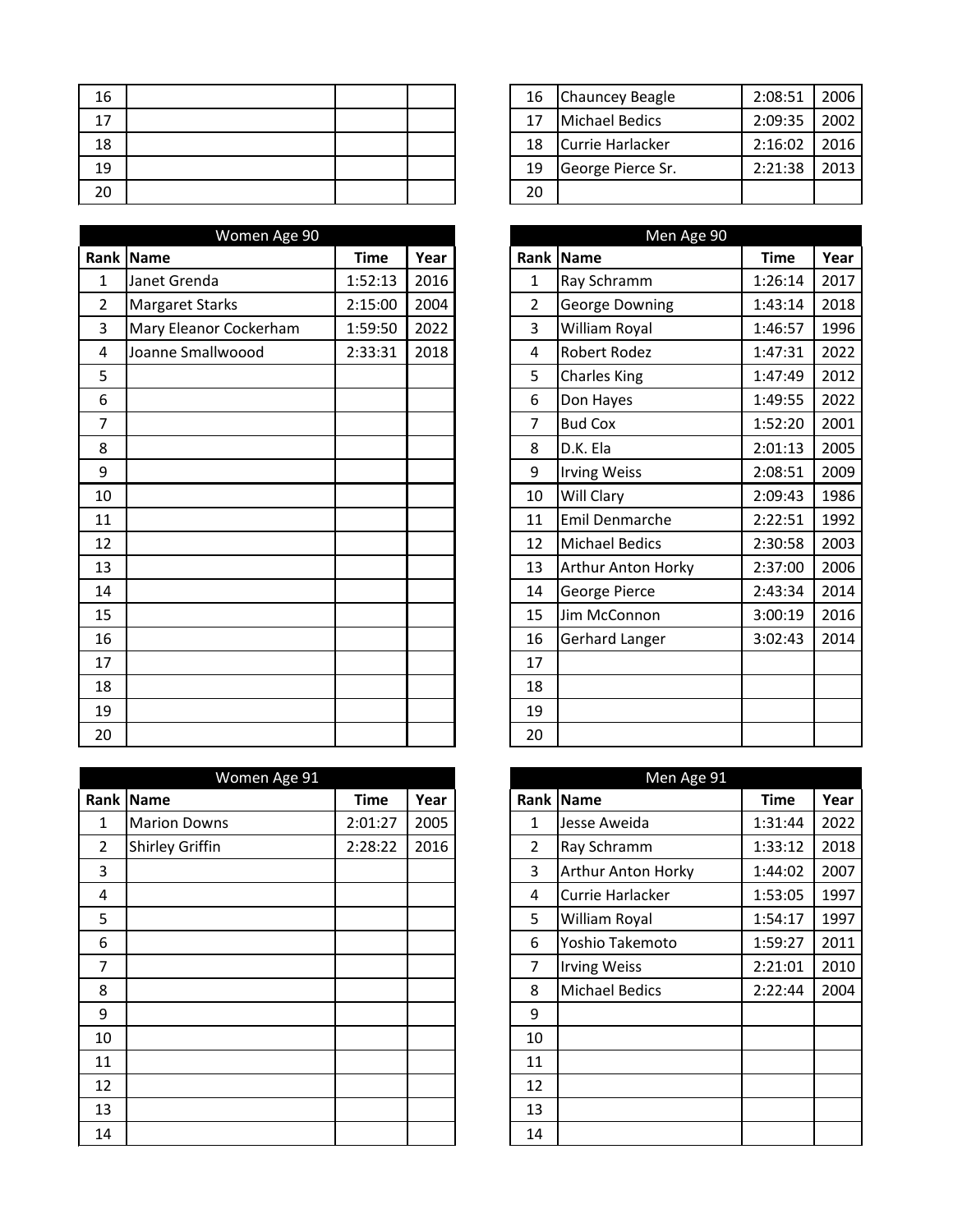| 15 |  |  | 15 |
|----|--|--|----|
| 16 |  |  | 16 |
| 17 |  |  | 17 |
| 18 |  |  | 18 |
| 19 |  |  | 19 |
| 20 |  |  | 20 |

|                  | Women Age 92 |             |      |                |                  |             |      |
|------------------|--------------|-------------|------|----------------|------------------|-------------|------|
|                  | Rank Name    | <b>Time</b> | Year |                | Rank Name        | <b>Time</b> | Year |
| $\mathbf 1$      | Janet Grenda | 1:59:16     | 2018 | $\mathbf{1}$   | Ray Schramm      | 1:34:07     | 2019 |
| $\overline{2}$   |              |             |      | $\overline{2}$ | Currie Harlacker | 1:59:31     | 2019 |
| 3                |              |             |      | 3              | Yoshio Takemoto  | 2:06:37     | 2012 |
| $\overline{4}$   |              |             |      | $\overline{4}$ | George Hambacher | 2:09:32     | 2022 |
| 5                |              |             |      | 5              | George Pierce    | 2:40:46     | 2016 |
| $\boldsymbol{6}$ |              |             |      | 6              |                  |             |      |
| $\overline{7}$   |              |             |      | $\overline{7}$ |                  |             |      |
| 8                |              |             |      | 8              |                  |             |      |
| $9\,$            |              |             |      | 9              |                  |             |      |
| 10               |              |             |      | 10             |                  |             |      |
| 11               |              |             |      | 11             |                  |             |      |
| 12               |              |             |      | 12             |                  |             |      |
| 13               |              |             |      | 13             |                  |             |      |
| 14               |              |             |      | 14             |                  |             |      |
| 15               |              |             |      | 15             |                  |             |      |
| 16               |              |             |      | 16             |                  |             |      |
| 17               |              |             |      | 17             |                  |             |      |
| 18               |              |             |      | 18             |                  |             |      |
| 19               |              |             |      | 19             |                  |             |      |
| 20               |              |             |      | 20             |                  |             |      |

|                | Women Age 93 |             |      |                | Men Age 93    |             |      |
|----------------|--------------|-------------|------|----------------|---------------|-------------|------|
|                | Rank Name    | <b>Time</b> | Year |                | Rank Name     | <b>Time</b> | Year |
| $\mathbf 1$    |              |             |      | $\mathbf 1$    | George Pierce | 2:43:45     | 2017 |
| $\overline{2}$ |              |             |      | $\overline{2}$ |               |             |      |
| 3              |              |             |      | 3              |               |             |      |
| 4              |              |             |      | 4              |               |             |      |
| 5              |              |             |      | 5              |               |             |      |
| 6              |              |             |      | 6              |               |             |      |
| 7              |              |             |      | 7              |               |             |      |
| 8              |              |             |      | 8              |               |             |      |
| 9              |              |             |      | 9              |               |             |      |
| 10             |              |             |      | 10             |               |             |      |
| 11             |              |             |      | 11             |               |             |      |
| 12             |              |             |      | 12             |               |             |      |
| 13             |              |             |      | 13             |               |             |      |

| 15 |  |  |
|----|--|--|
| 16 |  |  |
| 17 |  |  |
| 18 |  |  |
| 19 |  |  |
| 20 |  |  |

|                | Men Age 92       |             |      |
|----------------|------------------|-------------|------|
| Rank           | <b>Name</b>      | <b>Time</b> | Year |
| $\mathbf{1}$   | Ray Schramm      | 1:34:07     | 2019 |
| $\overline{2}$ | Currie Harlacker | 1:59:31     | 2019 |
| 3              | Yoshio Takemoto  | 2:06:37     | 2012 |
| 4              | George Hambacher | 2:09:32     | 2022 |
| 5              | George Pierce    | 2:40:46     | 2016 |
| 6              |                  |             |      |
| 7              |                  |             |      |
| 8              |                  |             |      |
| 9              |                  |             |      |
| 10             |                  |             |      |
| 11             |                  |             |      |
| 12             |                  |             |      |
| 13             |                  |             |      |
| 14             |                  |             |      |
| 15             |                  |             |      |
| 16             |                  |             |      |
| 17             |                  |             |      |
| 18             |                  |             |      |
| 19             |                  |             |      |
| 20             |                  |             |      |

|                | Men Age 93    |             |      |
|----------------|---------------|-------------|------|
| Rank           | <b>Name</b>   | <b>Time</b> | Year |
| 1              | George Pierce | 2:43:45     | 2017 |
| $\overline{2}$ |               |             |      |
| $\mathbf{3}$   |               |             |      |
| 4              |               |             |      |
| 5              |               |             |      |
| 6              |               |             |      |
| 7              |               |             |      |
| 8              |               |             |      |
| 9              |               |             |      |
| 10             |               |             |      |
| 11             |               |             |      |
| 12             |               |             |      |
| 13             |               |             |      |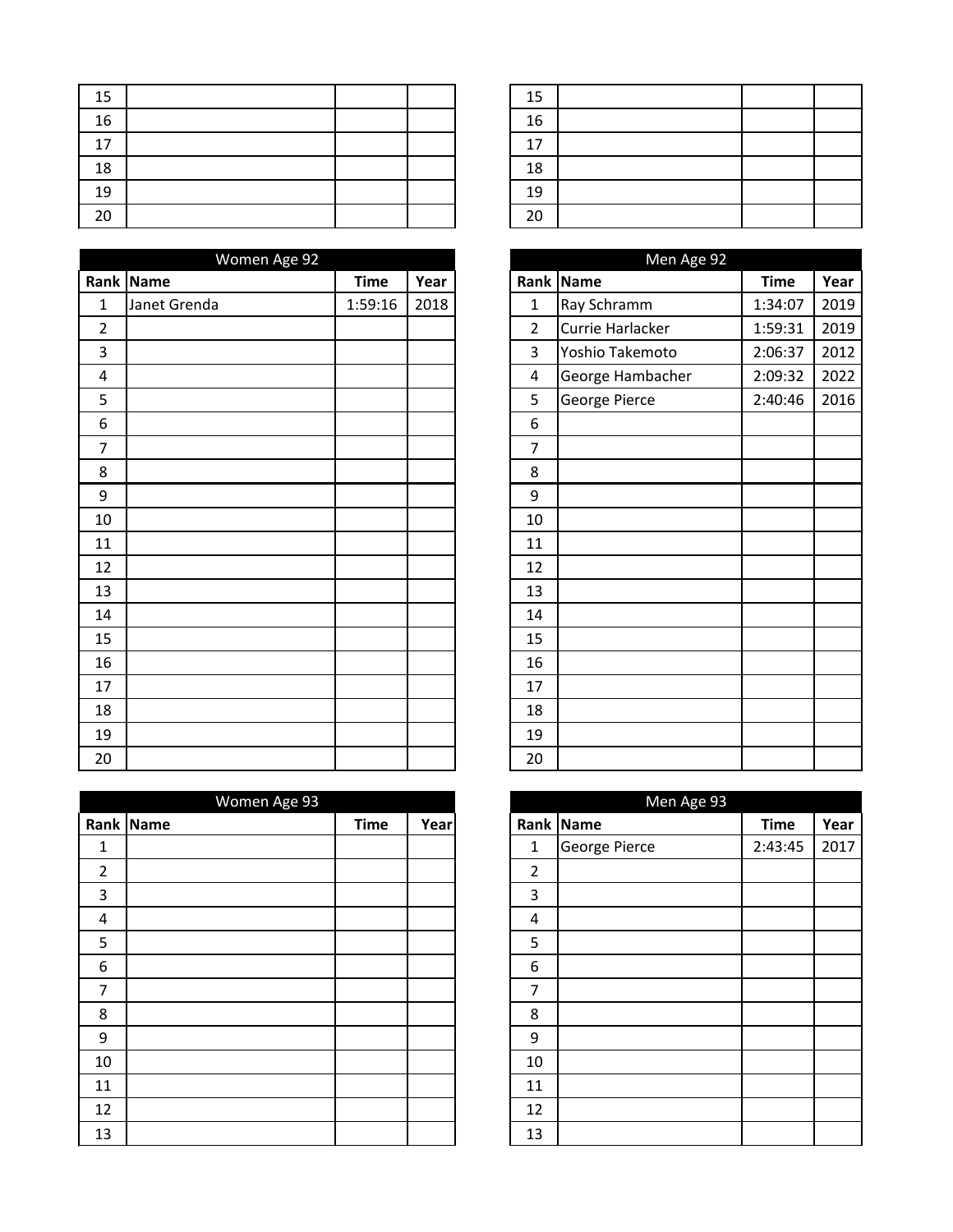| 14 |  |  | 14 |
|----|--|--|----|
| 15 |  |  | 15 |
| 16 |  |  | 16 |
| 17 |  |  | 17 |
| 18 |  |  | 18 |
| 19 |  |  | 19 |
| 20 |  |  | 20 |

|                  | Women Age 94 |             |      |                         | Men Age 94    |             |      |
|------------------|--------------|-------------|------|-------------------------|---------------|-------------|------|
|                  | Rank Name    | <b>Time</b> | Year |                         | Rank Name     | <b>Time</b> | Year |
| $\mathbf 1$      |              |             |      | $\mathbf{1}$            | George Pierce | 2:37:59     | 2018 |
| $\overline{2}$   |              |             |      | $\overline{2}$          |               |             |      |
| 3                |              |             |      | 3                       |               |             |      |
| $\overline{4}$   |              |             |      | $\overline{\mathbf{4}}$ |               |             |      |
| $\overline{5}$   |              |             |      | 5                       |               |             |      |
| $\boldsymbol{6}$ |              |             |      | 6                       |               |             |      |
| $\overline{7}$   |              |             |      | $\overline{7}$          |               |             |      |
| 8                |              |             |      | 8                       |               |             |      |
| $\boldsymbol{9}$ |              |             |      | $\boldsymbol{9}$        |               |             |      |
| 10               |              |             |      | 10                      |               |             |      |
| 11               |              |             |      | 11                      |               |             |      |
| 12               |              |             |      | 12                      |               |             |      |
| 13               |              |             |      | 13                      |               |             |      |
| 14               |              |             |      | 14                      |               |             |      |
| 15               |              |             |      | 15                      |               |             |      |
| 16               |              |             |      | 16                      |               |             |      |
| 17               |              |             |      | 17                      |               |             |      |
| 18               |              |             |      | 18                      |               |             |      |
| 19               |              |             |      | 19                      |               |             |      |
| $20\,$           |              |             |      | 20                      |               |             |      |

|                         | Women Age 95 |             |      |                | Men Age 95    |             |      |
|-------------------------|--------------|-------------|------|----------------|---------------|-------------|------|
|                         | Rank Name    | <b>Time</b> | Year |                | Rank Name     | <b>Time</b> | Year |
| 1                       |              |             |      | 1              | Ray Schramm   | 2:27:43     | 2022 |
| $\overline{2}$          |              |             |      | $\overline{2}$ | George Pierce | 2:43:16     | 2019 |
| 3                       |              |             |      | 3              |               |             |      |
| $\overline{\mathbf{4}}$ |              |             |      | 4              |               |             |      |
| 5                       |              |             |      | 5              |               |             |      |
| $6\,$                   |              |             |      | 6              |               |             |      |
| 7                       |              |             |      | 7              |               |             |      |
| 8                       |              |             |      | 8              |               |             |      |
| 9                       |              |             |      | 9              |               |             |      |
| 10                      |              |             |      | 10             |               |             |      |
| 11                      |              |             |      | 11             |               |             |      |
| 12                      |              |             |      | 12             |               |             |      |

| 14 |  |  |
|----|--|--|
| 15 |  |  |
| 16 |  |  |
| 17 |  |  |
| 18 |  |  |
| 19 |  |  |
| 20 |  |  |

|                         | Men Age 94    |             |      |  |  |  |  |  |  |
|-------------------------|---------------|-------------|------|--|--|--|--|--|--|
|                         | Rank Name     | <b>Time</b> | Year |  |  |  |  |  |  |
| $\mathbf 1$             | George Pierce | 2:37:59     | 2018 |  |  |  |  |  |  |
| $\overline{2}$          |               |             |      |  |  |  |  |  |  |
| 3                       |               |             |      |  |  |  |  |  |  |
| $\overline{\mathbf{4}}$ |               |             |      |  |  |  |  |  |  |
| 5                       |               |             |      |  |  |  |  |  |  |
| 6                       |               |             |      |  |  |  |  |  |  |
| 7                       |               |             |      |  |  |  |  |  |  |
| 8                       |               |             |      |  |  |  |  |  |  |
| 9                       |               |             |      |  |  |  |  |  |  |
| 10                      |               |             |      |  |  |  |  |  |  |
| 11                      |               |             |      |  |  |  |  |  |  |
| 12                      |               |             |      |  |  |  |  |  |  |
| 13                      |               |             |      |  |  |  |  |  |  |
| 14                      |               |             |      |  |  |  |  |  |  |
| 15                      |               |             |      |  |  |  |  |  |  |
| 16                      |               |             |      |  |  |  |  |  |  |
| 17                      |               |             |      |  |  |  |  |  |  |
| 18                      |               |             |      |  |  |  |  |  |  |
| 19                      |               |             |      |  |  |  |  |  |  |
| 20                      |               |             |      |  |  |  |  |  |  |

|                | Men Age 95    |             |      |
|----------------|---------------|-------------|------|
| Rank           | <b>Name</b>   | <b>Time</b> | Year |
| 1              | Ray Schramm   | 2:27:43     | 2022 |
| $\overline{2}$ | George Pierce | 2:43:16     | 2019 |
| 3              |               |             |      |
| 4              |               |             |      |
| 5              |               |             |      |
| 6              |               |             |      |
| 7              |               |             |      |
| 8              |               |             |      |
| 9              |               |             |      |
| 10             |               |             |      |
| 11             |               |             |      |
| 12             |               |             |      |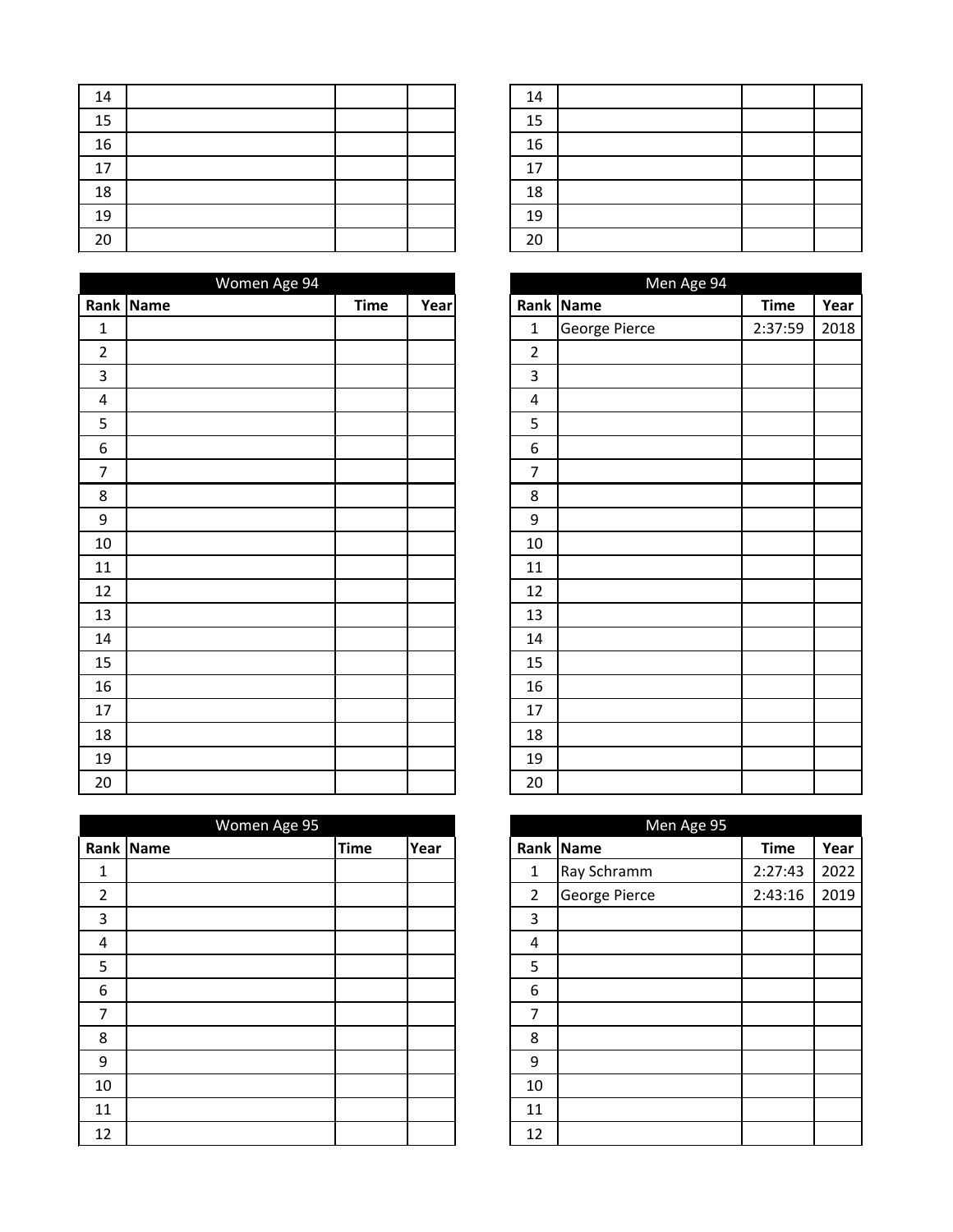| 13 |  |  | 13 |
|----|--|--|----|
| 14 |  |  | 14 |
| 15 |  |  | 15 |
| 16 |  |  | 16 |
| 17 |  |  | 17 |
| 18 |  |  | 18 |
| 19 |  |  | 19 |
| 20 |  |  | 20 |

|                         | Women Age 95 |             |      |                | Men Age 95    |             |      |
|-------------------------|--------------|-------------|------|----------------|---------------|-------------|------|
|                         | Rank Name    | <b>Time</b> | Year |                | Rank Name     | <b>Time</b> | Year |
| $\mathbf{1}$            |              |             |      | $\mathbf{1}$   | Ray Schramm   | 2:27:43     | 2022 |
| $\overline{2}$          |              |             |      | $\overline{2}$ | George Pierce | 2:43:16     | 2019 |
| 3                       |              |             |      | 3              |               |             |      |
| $\overline{\mathbf{4}}$ |              |             |      | $\overline{4}$ |               |             |      |
| 5                       |              |             |      | 5              |               |             |      |
| 6                       |              |             |      | 6              |               |             |      |
| 7                       |              |             |      | 7              |               |             |      |
| 8                       |              |             |      | 8              |               |             |      |
| $\boldsymbol{9}$        |              |             |      | 9              |               |             |      |
| 10                      |              |             |      | 10             |               |             |      |
| 11                      |              |             |      | 11             |               |             |      |
| 12                      |              |             |      | 12             |               |             |      |
| 13                      |              |             |      | 13             |               |             |      |
| 14                      |              |             |      | 14             |               |             |      |
| 15                      |              |             |      | 15             |               |             |      |
| 16                      |              |             |      | 16             |               |             |      |
| 17                      |              |             |      | 17             |               |             |      |
| 18                      |              |             |      | 18             |               |             |      |
| 19                      |              |             |      | 19             |               |             |      |
| 20                      |              |             |      | 20             |               |             |      |

| Women Age 96 |             |      |                | Men Age 96 |             |      |
|--------------|-------------|------|----------------|------------|-------------|------|
|              | <b>Time</b> | Year |                |            | <b>Time</b> | Year |
|              |             |      | $\mathbf 1$    |            |             |      |
|              |             |      | $\overline{2}$ |            |             |      |
|              |             |      | 3              |            |             |      |
|              |             |      | 4              |            |             |      |
|              |             |      | 5              |            |             |      |
|              |             |      | 6              |            |             |      |
|              |             |      | 7              |            |             |      |
|              |             |      | 8              |            |             |      |
|              |             |      | 9              |            |             |      |
|              |             |      | 10             |            |             |      |
|              |             |      | 11             |            |             |      |
|              |             |      | 12             |            |             |      |
|              |             |      | 13             |            |             |      |
|              |             |      | 14             |            |             |      |
|              |             |      | 15             |            |             |      |
|              |             |      | 16             |            |             |      |
|              | Rank Name   |      |                |            | Rank Name   |      |

| 13 |  |  |
|----|--|--|
| 14 |  |  |
| 15 |  |  |
| 16 |  |  |
| 17 |  |  |
| 18 |  |  |
| 19 |  |  |
| 20 |  |  |

| Men Age 95     |               |             |      |  |  |  |  |
|----------------|---------------|-------------|------|--|--|--|--|
| Rank           | <b>Name</b>   | <b>Time</b> | Year |  |  |  |  |
| 1              | Ray Schramm   | 2:27:43     | 2022 |  |  |  |  |
| $\overline{2}$ | George Pierce | 2:43:16     | 2019 |  |  |  |  |
| 3              |               |             |      |  |  |  |  |
| 4              |               |             |      |  |  |  |  |
| 5              |               |             |      |  |  |  |  |
| 6              |               |             |      |  |  |  |  |
| 7              |               |             |      |  |  |  |  |
| 8              |               |             |      |  |  |  |  |
| 9              |               |             |      |  |  |  |  |
| 10             |               |             |      |  |  |  |  |
| 11             |               |             |      |  |  |  |  |
| 12             |               |             |      |  |  |  |  |
| 13             |               |             |      |  |  |  |  |
| 14             |               |             |      |  |  |  |  |
| 15             |               |             |      |  |  |  |  |
| 16             |               |             |      |  |  |  |  |
| 17             |               |             |      |  |  |  |  |
| 18             |               |             |      |  |  |  |  |
| 19             |               |             |      |  |  |  |  |
| 20             |               |             |      |  |  |  |  |

|                | Men Age 96 |             |      |
|----------------|------------|-------------|------|
|                | Rank Name  | <b>Time</b> | Year |
| 1              |            |             |      |
| $\overline{2}$ |            |             |      |
| $\mathbf{3}$   |            |             |      |
| 4              |            |             |      |
| 5              |            |             |      |
| 6              |            |             |      |
| 7              |            |             |      |
| 8              |            |             |      |
| 9              |            |             |      |
| 10             |            |             |      |
| 11             |            |             |      |
| 12             |            |             |      |
| 13             |            |             |      |
| 14             |            |             |      |
| 15             |            |             |      |
| 16             |            |             |      |